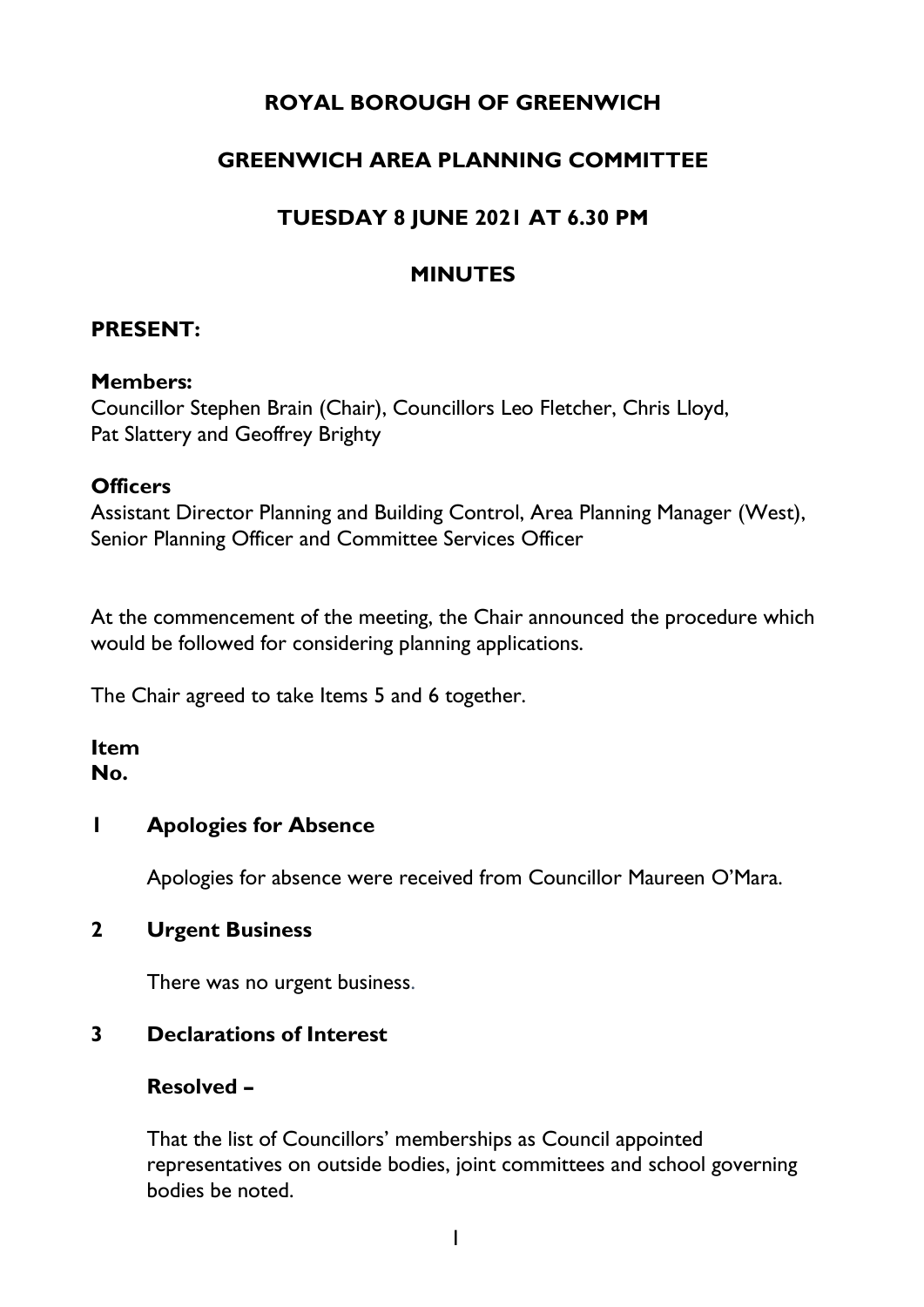# **4 Cavatina Point, 4 Bridge Walk, Deptford, SE8 3DB**

Additional correspondence regarding the item was circulated.

The Senior Planning Officer gave an illustrated introduction to the report.

In response to questions from the Committee, the Senior Planning Officer confirmed that an application had been made to remove the cladding from the host building but the application was invalid at present because documents were missing from the submission. Officers were not aware that the vinyl stickers constituted a fire hazard, and it was not considered that the green wall constituted a fire hazard. The applicant had submitted a fire strategy which complied with Policy D12 of the London Plan. He suggested that assuming all conditions had been discharged the hotel might be ready to operate in 8-10 weeks.

The Senior Planning Officer advised that it might appear illogical, but that under Planning terms they could not consider the cladding on the host building for this application; the applicant did not own the host building, and the cladding was an issue for the owner of the host building. In Planning terms it was understood that the Planning authority held no liability if the application was granted.

The applicant's agent addressed the Committee. He commented on the application history. He indicated that the hotel would contribute to the local economy. He commented on the brand under which the hotel would operate and he explained that the idea behind the windowless rooms was to achieve a 'cocoon' like experience. He highlighted that there was a condition to ensure the green wall was maintained. He confirmed a fire strategy had been submitted, based on the building as it currently was with the cladding. The applicant was aware that the owner of the host building had applied to do remedial works with regard to the cladding.

In response to questions from the Committee, the applicant's agent replied that it was estimated, if granted, that it would be several months before the hotel could operate. He did not know whether the underground storage would be maintained by sprinklers but it would be covered in the fire strategy. The materiality of the vinyl stickers would be dealt with under condition but it was in the interest of the applicant that they be maintained. Being windowless would reduce noise going out and going in.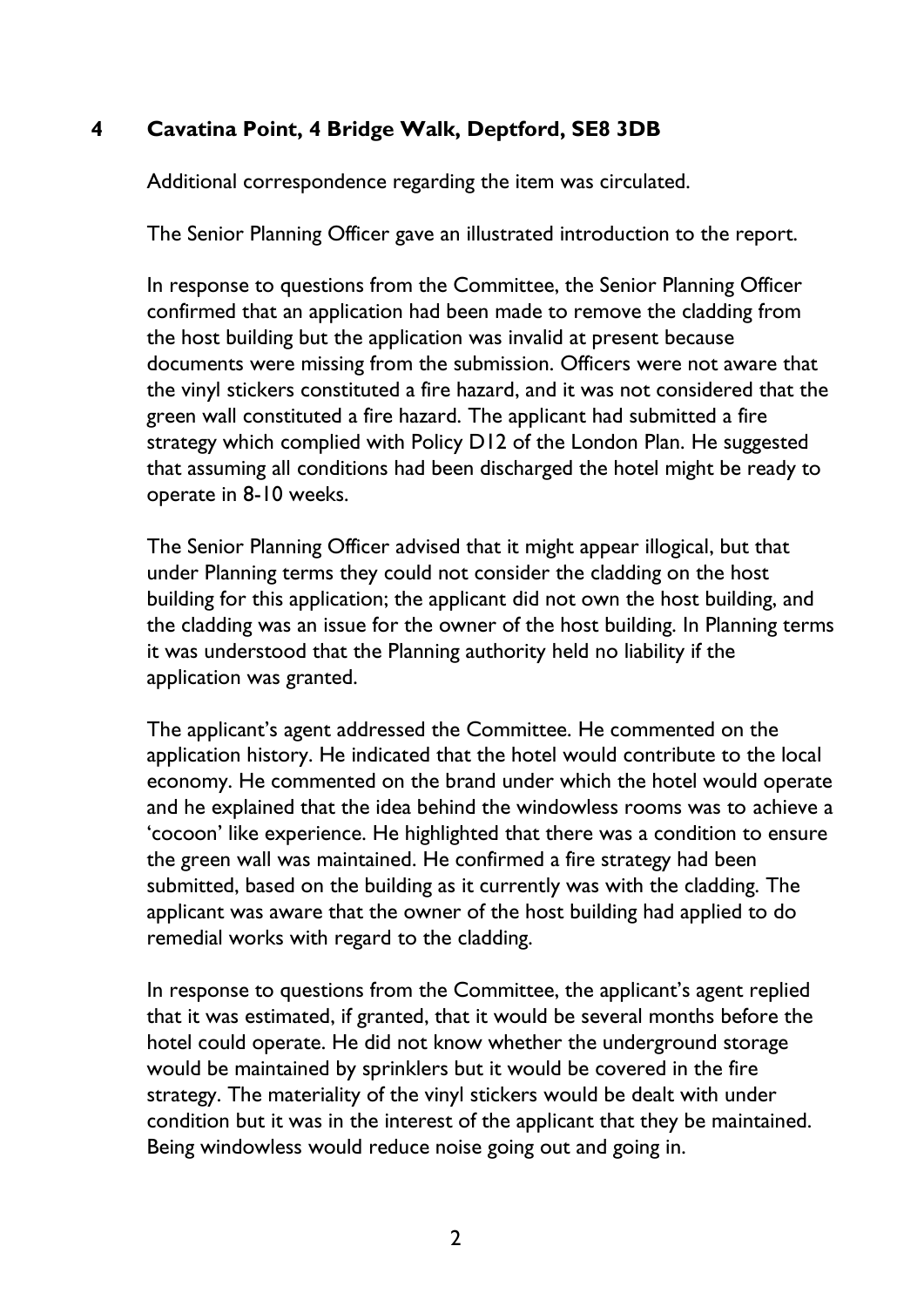There was a discussion of the matter. It was understood that in Planning terms there was a difference between the application and the host building and that in Planning terms there was no liability to the Planning authority if the application was granted, however Members wanted to know if Members would be individually liable under criminal law if they granted an application within a building which they knew had unsafe cladding. It was proposed that the item be deferred to obtain legal advice. It was also proposed that further information was required with regard to the fire safety of the underground bin storage

The proposal to defer the Item was put to the vote and it was unanimously

# **Resolved –**

That the Item be deferred to–

a) obtain legal advice on Members' liability as the building was known to have unsafe cladding; and

b) receive information on whether the underground bin storage included a sprinkler system in respect of fire safety

# **5 51 Kemsing Road, Greenwich, London, SE10 0LL**

# **6 51 Kemsing Road, Greenwich, London, SE10 0LL**

The Area Planning Manager (West), gave an illustrated introduction to the reports.

In response to a question from the Committee, the Area Planning Manager (West) explained that flush rooflights were generally only required in conservation areas. The proposed rooflights would be otherwise allowed under permitted development and were situated to the rear and so deemed acceptable.

The matter of Item 5, ref. 20.3569.HD, was put to the vote and it was unanimously

# **Resolved –**

That planning permission for the construction of a side and rear infill extension and the replacement of existing boundary fences with a 2.2m wall and other associated external alterations subject to the conditions set out in Appendix 2 of the report be granted.